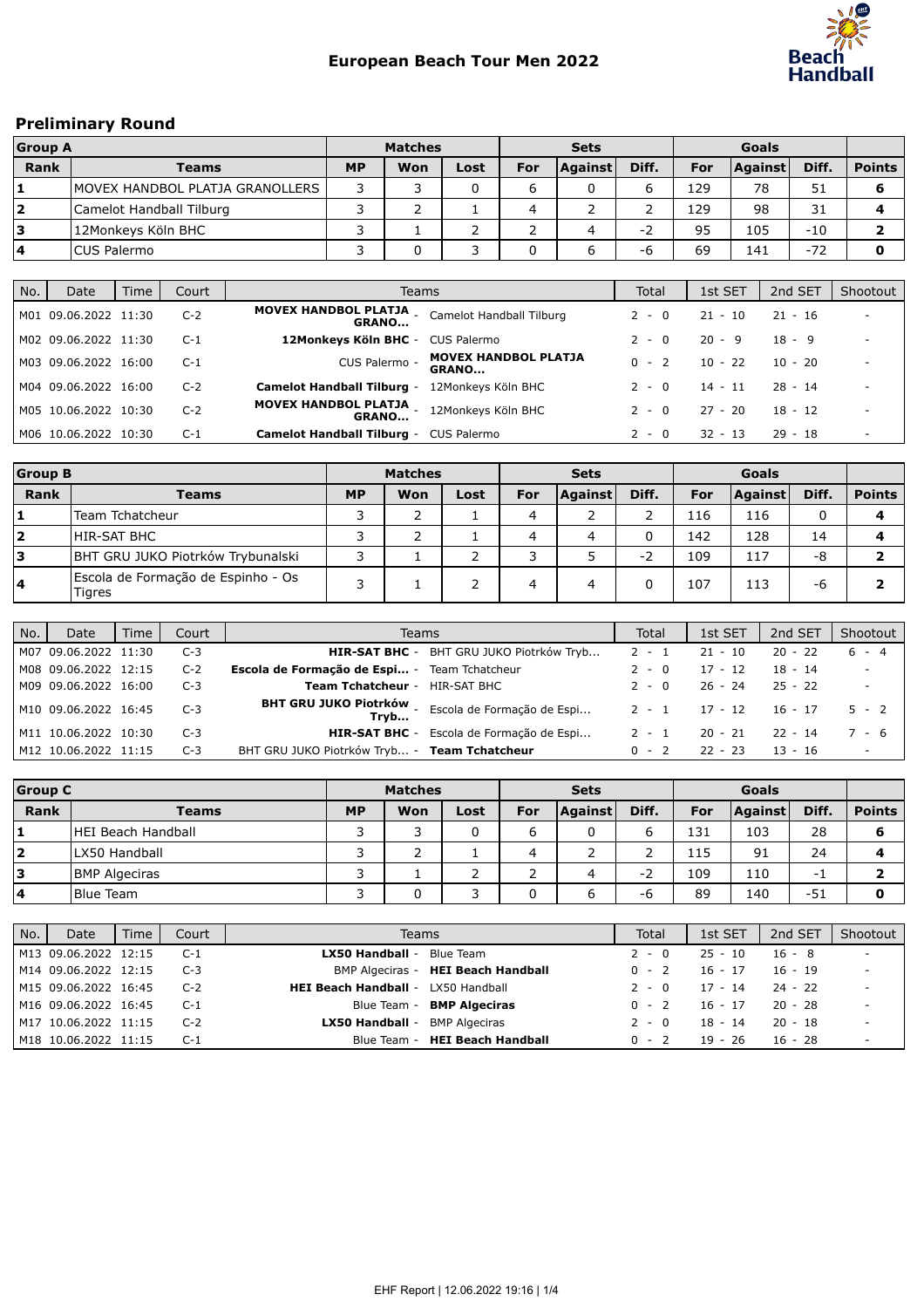

| <b>Group D</b> |                          |           | <b>Matches</b> |      |     | <b>Sets</b>    |       |     |         |       |               |
|----------------|--------------------------|-----------|----------------|------|-----|----------------|-------|-----|---------|-------|---------------|
| <b>Rank</b>    | Teams                    | <b>MP</b> | Won            | Lost | For | <b>Against</b> | Diff. | For | Against | Diff. | <b>Points</b> |
|                | <b>GRD Leca - SPAR</b>   |           |                | 0    | ь   |                |       | 122 | 98      | 24    | 6             |
| $\mathbf{2}$   | CBMP Ciudad de Malaga    |           |                |      |     | -              |       | 138 | 106     | 32    |               |
| з              | Beachmopeten             |           |                |      |     | 4              | -2    | 107 | 114     | Ξ.    |               |
| 4              | <b>BHV Wasserschloss</b> |           |                |      |     | ь              | -6    | 90  | 139     | $-49$ | O             |

| No. | Date                 | <b>Time</b> | Court |                                            | Teams                                     | Total   | 1st SET   | 2nd SET   | Shootout                 |
|-----|----------------------|-------------|-------|--------------------------------------------|-------------------------------------------|---------|-----------|-----------|--------------------------|
|     | M19 09.06.2022 13:00 |             | $C-1$ | <b>CBMP Ciudad de Malaga -</b>             | Beachmopeten                              | $2 - 0$ | $20 - 16$ | $19 - 16$ | $\overline{\phantom{a}}$ |
|     | M20 09.06.2022 13:00 |             | $C-2$ | <b>GRD Leca - SPAR - BHV Wasserschloss</b> |                                           | $2 - 0$ | $18 - 13$ | $18 - 14$ | $\overline{\phantom{a}}$ |
|     | M21 09.06.2022 17:30 |             | $C-1$ |                                            | BHV Wasserschloss - CBMP Ciudad de Malaga | $0 - 2$ | $10 - 23$ | $18 - 30$ | $\overline{\phantom{a}}$ |
|     | M22 09.06.2022 17:30 |             | $C-2$ |                                            | Beachmopeten - GRD Leca - SPAR            | $0 - 2$ | $10 - 22$ | $15 - 18$ |                          |
|     | M23 10.06.2022 12:00 |             | $C-1$ | CBMP Ciudad de Malaga - GRD Leca - SPAR    |                                           | $1 - 2$ | $20 - 18$ | $18 - 19$ | 8 - 9                    |
|     | M24 10.06.2022 12:00 |             | $C-2$ | Beachmopeten -                             | BHV Wasserschloss                         | $2 - 0$ | $22 - 19$ | $28 - 16$ | $\overline{\phantom{a}}$ |

## Main Round

| <b>Group I</b> |                                 | <b>Matches</b> |     |      |     | <b>Sets</b>    |       |     |         |       |               |
|----------------|---------------------------------|----------------|-----|------|-----|----------------|-------|-----|---------|-------|---------------|
| Rank           | <b>Teams</b>                    | <b>MP</b>      | Won | Lost | For | <b>Against</b> | Diff. | For | Against | Diff. | <b>Points</b> |
|                | HEI Beach Handball              |                |     |      | ь   |                |       | 150 | 115     | 35    |               |
|                | CBMP Ciudad de Malaga           |                |     |      | 4   |                |       | 149 | 138     | 11    |               |
| 13             | MOVEX HANDBOL PLATJA GRANOLLERS | ┑              |     |      | ∍   | 4              |       | 127 | 132     | -5    |               |
| 14             | <b>HIR-SAT BHC</b>              |                |     |      |     |                | -r    | 123 | 164     | $-41$ |               |

| No. | Date                 | Time | Court | Teams                                              |                                            | Total   | 1st SET   | 2nd SET   | Shootout                 |
|-----|----------------------|------|-------|----------------------------------------------------|--------------------------------------------|---------|-----------|-----------|--------------------------|
|     | M25 10.06.2022 14:45 |      | $C-1$ | MOVEX HANDBOL PLATJA - HIR-SAT BHC<br><b>GRANO</b> |                                            | $2 - 0$ | $23 - 18$ | $25 - 24$ | $\overline{\phantom{a}}$ |
|     | M26 11.06.2022 14:45 |      | $C-2$ |                                                    | HEI Beach Handball - CBMP Ciudad de Malaga | $2 - 0$ | $23 - 16$ | $28 - 26$ | $\overline{\phantom{a}}$ |
|     | M27 11.06.2022 10:30 |      | $C-1$ |                                                    | HIR-SAT BHC - CBMP Ciudad de Malaga        | $0 - 2$ | $16 - 26$ | $24 - 32$ | $\overline{\phantom{a}}$ |
|     | M28 11.06.2022 10:30 |      | $C-2$ | MOVEX HANDBOL PLATJA _ HEI Beach Handball<br>GRANO |                                            | $0 - 2$ | $18 - 20$ | $14 - 21$ | $\overline{\phantom{a}}$ |
|     | M29 11.06.2022 13:30 |      | $C-1$ | <b>CBMP Ciudad de Malaga -</b>                     | MOVEX HANDBOL PLATJA<br>GRANO              | $2 - 1$ | $25 - 24$ | $16 - 19$ | $8 - 4$                  |
|     | M30 11.06.2022 13:30 |      | $C-2$ | HIR-SAT BHC -                                      | <b>HEI Beach Handball</b>                  | $0 - 2$ | $23 - 28$ | $18 - 30$ | $\sim$                   |

| <b>Group II</b> |                          |           | <b>Matches</b> |      |     | <b>Sets</b>    |       |     |                |       |               |
|-----------------|--------------------------|-----------|----------------|------|-----|----------------|-------|-----|----------------|-------|---------------|
| Rank            | Teams                    | <b>MP</b> | Won            | Lost | For | <b>Against</b> | Diff. | For | <b>Against</b> | Diff. | <b>Points</b> |
|                 | <b>GRD Leca - SPAR</b>   |           |                |      |     |                |       | 123 | 116            |       |               |
| 2               | LX50 Handball            |           |                |      | 4   |                |       | 130 | 118            | 12    |               |
| Ι3              | Team Tchatcheur          |           |                |      |     | 4              |       | 123 | 126            | - 3   |               |
| 14              | Camelot Handball Tilburg |           |                |      |     |                | - 1   | 118 | 134            | $-16$ |               |

| No. | Date                 | Time | Court | <b>Teams</b>                               | Total   | 1st SET   | 2nd SET   | Shootout                 |
|-----|----------------------|------|-------|--------------------------------------------|---------|-----------|-----------|--------------------------|
|     | M31 10.06.2022 14:45 |      | $C-3$ | Team Tchatcheur - Camelot Handball Tilburg | $2 - 0$ | $19 - 14$ | $25 - 20$ |                          |
|     | M32 11.06.2022 15:30 |      | C-1   | <b>GRD Leca - SPAR - LX50 Handball</b>     | $2 - 0$ | $18 - 16$ | $19 - 18$ | $\overline{\phantom{a}}$ |
|     | M33 11.06.2022 11:15 |      | - C-1 | Camelot Handball Tilburg - LX50 Handball   | $0 - 2$ | 24 - 25   | $14 - 20$ | $\overline{\phantom{a}}$ |
|     | M34 11.06.2022 11:15 |      | $C-2$ | Team Tchatcheur - GRD Leca - SPAR          | $0 - 2$ | $20 - 21$ | $16 - 20$ | $\overline{\phantom{a}}$ |
|     | M35 11.06.2022 14:15 |      | C-1   | <b>LX50 Handball - Team Tchatcheur</b>     | $2 - 1$ | $18 - 19$ | $23 - 18$ | $10 - 6$                 |
|     | M36 11.06.2022 14:15 |      | $C-2$ | Camelot Handball Tilburg - GRD Leca - SPAR | 2 - 1   | $16 - 20$ | $22 - 21$ | 8 - 4                    |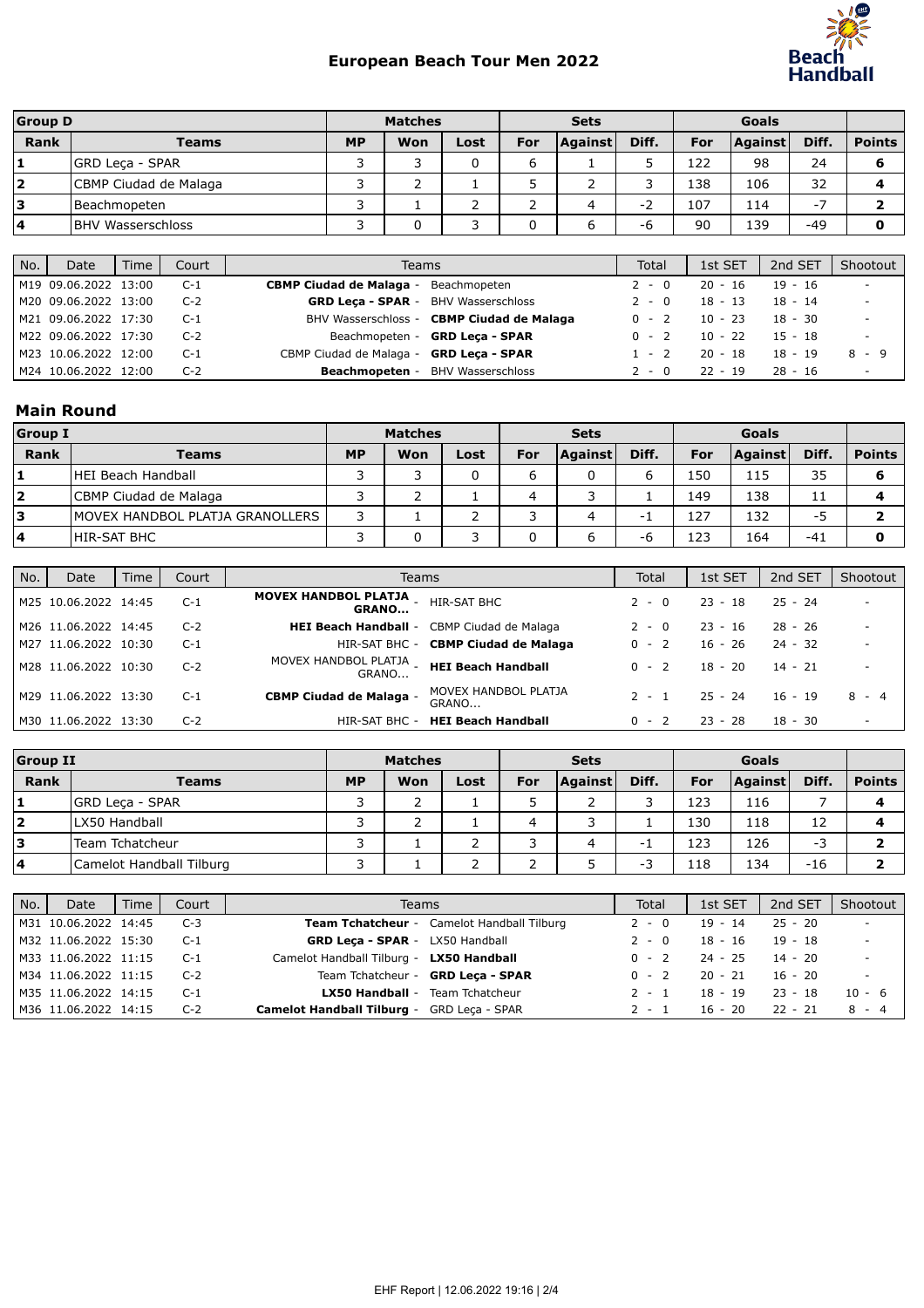

#### Consolation Round

| <b>Group III</b> |                                   | <b>Matches</b> |     |      |     | <b>Sets</b> |       |     |                |       |               |
|------------------|-----------------------------------|----------------|-----|------|-----|-------------|-------|-----|----------------|-------|---------------|
| Rank             | <b>Teams</b>                      | <b>MP</b>      | Won | Lost | For | Against     | Diff. | For | <b>Against</b> | Diff. | <b>Points</b> |
| '1               | BHT GRU JUKO Piotrków Trybunalski |                |     |      | ь   |             |       | 138 | 118            | 20    | 6             |
| 12               | l Beachmopeten                    |                |     |      |     |             |       | 163 | 122            | 41    |               |
| 13               | <b>Blue Team</b>                  |                |     |      | ∍   | 4           | ٠.    | 132 | 135            | - 3   |               |
| 14               | ICUS Palermo                      |                | ⌒   |      |     | ь           | -6    | 84  | 142            | -58   |               |

| No. | Date                 | Time | Court | Teams                                       |                                      | Total   | 1st SET   | 2nd SET   | Shootout                 |
|-----|----------------------|------|-------|---------------------------------------------|--------------------------------------|---------|-----------|-----------|--------------------------|
|     | M37 10.06.2022 15:30 |      | $C-2$ | BHT GRU JUKO Piotrków _ CUS Palermo<br>Tryb |                                      | $2 - 0$ | $29 - 14$ | $14 - 10$ | $\overline{\phantom{a}}$ |
|     | M38 11.06.2022 15:30 |      | $C-3$ | Beachmopeten -                              | <b>Blue Team</b>                     | $2 - 0$ | $30 - 22$ | $26 - 24$ | $\overline{\phantom{a}}$ |
|     | M39 11.06.2022 09:45 |      | $C-2$ | Beachmopeten -                              | <b>BHT GRU JUKO Piotrków</b><br>Trvb | $1 - 2$ | 26 - 28   | $24 - 16$ | $6 - 7$                  |
|     | M40 11.06.2022 09:45 |      | $C-1$ | CUS Palermo -                               | <b>Blue Team</b>                     | $0 - 2$ | $23 - 24$ | $12 - 24$ | $\overline{\phantom{a}}$ |
|     | M41 11.06.2022 15:00 |      | $C-1$ | Blue Team -                                 | <b>BHT GRU JUKO Piotrków</b><br>Tryb | $0 - 2$ | $18 - 22$ | $20 - 22$ | $\overline{\phantom{a}}$ |
|     | M42 11.06.2022 15:00 |      | $C-2$ | CUS Palermo -                               | Beachmopeten                         | $0 - 2$ | $13 - 23$ | 12 - 28   | $\overline{\phantom{a}}$ |

| <b>Group IV</b>         |                                                     | <b>Matches</b> |     |      |            | <b>Sets</b>    |       |     |                |       |               |
|-------------------------|-----------------------------------------------------|----------------|-----|------|------------|----------------|-------|-----|----------------|-------|---------------|
| Rank                    | <b>Teams</b>                                        | <b>MP</b>      | Won | Lost | <b>For</b> | <b>Against</b> | Diff. | For | <b>Against</b> | Diff. | <b>Points</b> |
|                         | 12Monkeys Köln BHC                                  |                | っ   |      | 6          |                |       | 134 | 115            | 19    |               |
| $\overline{\mathbf{2}}$ | <b>BMP Algeciras</b>                                |                |     |      | 4          | っ              |       | 117 | 110            |       |               |
| Ι3                      | Escola de Formação de Espinho - Os<br><b>Tigres</b> | っ              |     |      |            | 4              | $-1$  | 128 | 129            | - 1   |               |
| $\overline{4}$          | <b>BHV Wasserschloss</b>                            |                | 0   |      |            | ь              | -5    | 115 | 140            | $-25$ |               |

| No. | Date                 | Time | Court | Teams                                             |                                                 | Total   | 1st SET   | 2nd SET   | Shootout                 |
|-----|----------------------|------|-------|---------------------------------------------------|-------------------------------------------------|---------|-----------|-----------|--------------------------|
|     | M43 10.06.2022 16:15 |      | C-1   |                                                   | 12Monkeys Köln BHC - Escola de Formação de Espi | $2 - 0$ | $22 - 20$ | $24 - 18$ | $\overline{\phantom{a}}$ |
|     | M44 11.06.2022 16:15 |      | $C-2$ |                                                   | <b>BMP Algeciras</b> - BHV Wasserschloss        | $2 - 0$ | $22 - 20$ | 18 - 12   | $\overline{\phantom{a}}$ |
|     | M45 11.06.2022 09:45 |      | $C-3$ |                                                   | BMP Algeciras - 12Monkeys Köln BHC              | $0 - 2$ | $12 - 17$ | 18 - 19   | $\overline{\phantom{a}}$ |
|     | M46 11.06.2022 10:30 |      | $C-3$ | Escola de Formação de Espi - BHV Wasserschloss    |                                                 | $2 - 0$ | $24 - 14$ | $24 - 22$ | $\overline{\phantom{a}}$ |
|     | M47 11.06.2022 17:45 |      | $C-3$ |                                                   | BHV Wasserschloss - 12Monkeys Köln BHC          | $1 - 2$ | 18 - 24   | $21 - 18$ | $8 - 10$                 |
|     | M48 11.06.2022 18:30 |      | $C-3$ | Escola de Formação de Espi - <b>BMP Algeciras</b> |                                                 | $1 - 2$ | $20 - 16$ | $16 - 22$ | 6-9                      |

## Quarter-finals

| No. | Date                 | Time | Court | Teams                                            | Total | 1st SET                     | 2nd SET   | Shootout |
|-----|----------------------|------|-------|--------------------------------------------------|-------|-----------------------------|-----------|----------|
|     | M49 11.06.2022 17:45 |      | $C-1$ | HEI Beach Handball - Camelot Handball Tilburg    |       | $1 - 2$ 24 - 12             | $16 - 27$ | 6 - 8    |
|     | M50 11.06.2022 17:45 |      | $C-2$ | <b>GRD Leca - SPAR - HIR-SAT BHC</b>             | 2 - 1 | 16 - 23 - 21 - 16           |           | 8-6      |
|     | M51 11.06.2022 18:30 |      | $C-1$ | <b>CBMP Ciudad de Malaga - Team Tchatcheur</b>   |       | $2 - 0$ 15 - 14 25 - 18     |           |          |
|     | M52 11.06.2022 18:30 |      | $C-2$ | MOVEX HANDBOL PLATJA<br>LX50 Handball -<br>GRANO |       | $2 - 0$ $22 - 16$ $27 - 20$ |           |          |

#### Placement Matches 9-16

| No. | Date                 | Time | Court | Teams                                                                                 | <b>Total</b> | 1st SET                     | 2nd SET | Shootout |
|-----|----------------------|------|-------|---------------------------------------------------------------------------------------|--------------|-----------------------------|---------|----------|
|     | M53 12.06.2022 09:45 |      | $C-3$ | <b>BHV Wasserschloss</b><br>CUS Palermo -                                             | $0 - 2$      | $18 - 24$                   | 12 - 24 | $\sim$   |
|     | M54 12.06.2022 10:30 |      | $C-3$ | Blue Team - <b>Escola de Formação de Espi</b> 0 - 2 18 - 20                           |              |                             | 18 - 24 |          |
|     | M55 12.06.2022 12:45 |      | $C-3$ | <b>Beachmopeten</b> - BMP Algeciras                                                   |              | $2 - 1$ 20 - 19 18 - 20     |         | 7-6      |
|     | M56 12.06.2022 13:30 |      | $C-3$ | <b>BHT GRU JUKO Piotrków</b> - 12Monkeys Köln BHC<br><b>Tryb</b> - 12Monkeys Köln BHC |              | $2 - 1$ $25 - 24$ $14 - 15$ |         | $10 - 8$ |

## Cross Matches 5-8

| No. | <b>Date</b>          | Time | Court | Teams                                                        | Total   | 1st SET | 2nd SET   | Shootout |
|-----|----------------------|------|-------|--------------------------------------------------------------|---------|---------|-----------|----------|
|     | M57 12.06.2022 10:30 |      | $C-1$ | <b>MOVEX HANDBOL PLATJA</b><br>HEI Beach Handball -<br>GRANO | $1 - 2$ | 24 - 25 | 20 - 18   | 8-9      |
|     | M58 12.06.2022 10:30 |      | C-2   | <b>HIR-SAT BHC -</b><br>Team Tchatcheur                      |         | 20 - 16 | $16 - 20$ | $/ - 4$  |

#### Semi-finals

| No. | Date                 | Time | Court | Teams                                          | Total | 1st SET   | 2nd SET | Shootout |
|-----|----------------------|------|-------|------------------------------------------------|-------|-----------|---------|----------|
|     | M59 12.06.2022 12:45 |      |       | Camelot Handball Tilburg - LX50 Handball       |       | $18 - 19$ | 14 - 25 | $\sim$   |
|     | M60 12.06.2022 13:30 |      |       | <b>GRD Leca - SPAR</b> - CBMP Ciudad de Malaga |       | 14 - 18   | 19 - 18 | 9 - 8    |